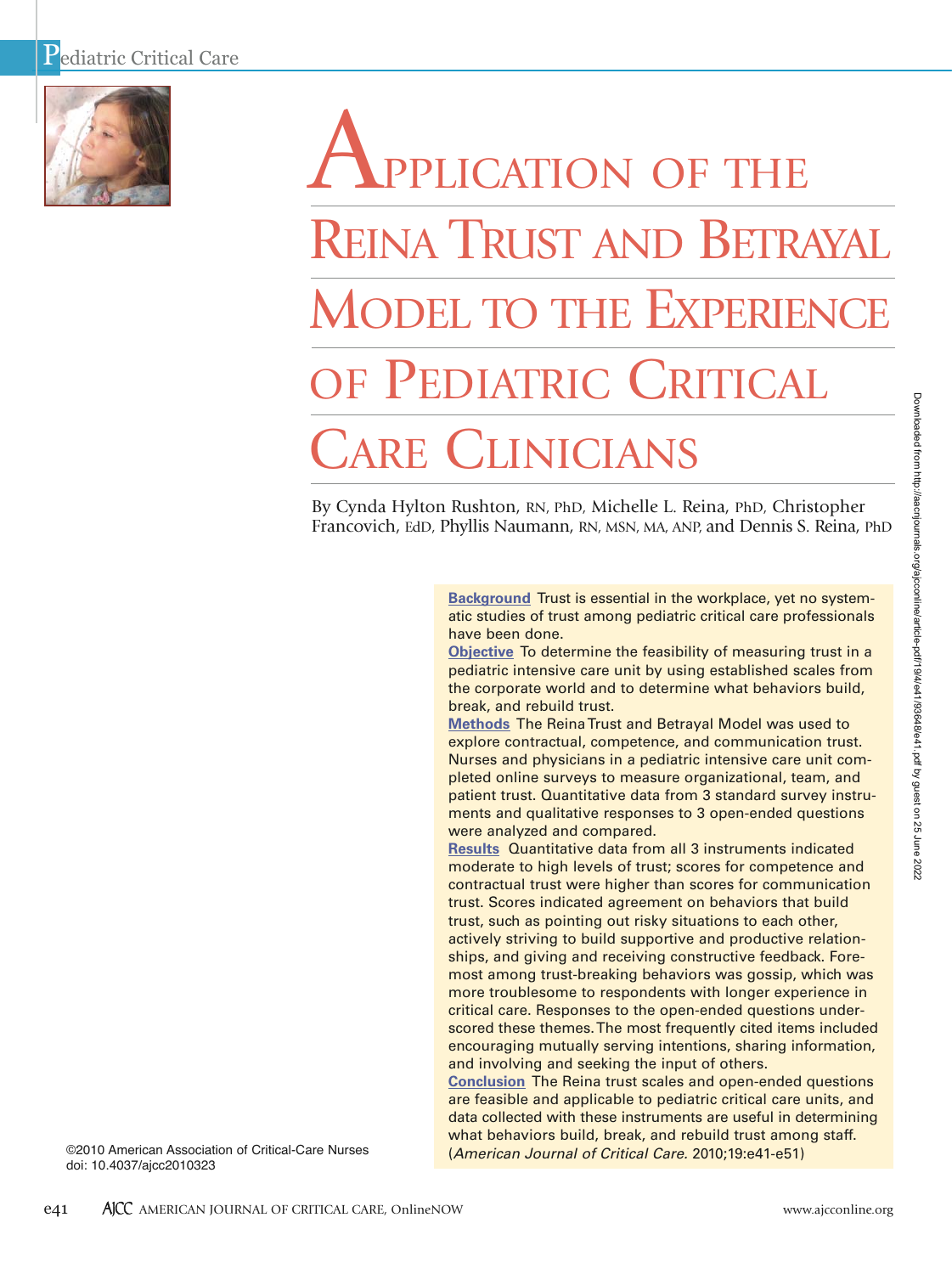Efforts to reduce

errors and

improve care depend upon the perception of health care professionals

as trustworthy.

The team of the development of healthy relationships and for the well-bein of individuals within organizations, particularly health care. The Institute of Med cine<sup>1</sup> asserts that efforts to reduce errors, improve the qual rust is necessary for the development of healthy relationships and for the well-being of individuals within organizations, particularly health care. The Institute of Medicine<sup>1</sup> asserts that efforts to reduce errors, improve the quality of care, reduce nursing turnover, enhance productivity, and address other systemic issues of the health care system all depend on the perception of health care professionals that the prounderstood globally as "social capital,"<sup>2</sup> it is also necessary for day-to-day practice reality.

### **What Is Trust?**

Trust is a complicated and multidimensional concept with diverse interpretations.<sup>3,4</sup> Psychologically, trust can be interpreted as involving attachment<sup>5</sup> or as a causal factor in the development of the self.<sup>6</sup> Behaviorally, trust and its counterpart, betrayal, are understood as 2 dichotomous forces that affect the quality of relationships at the organizational, team, interpersonal, and intrapersonal levels.7 In human interactions, the dynamics of trust and betrayal are instrumental in developing and maintaining relationships, achieving outcomes and goals, and ensuring the integrity of individuals, processes, and structures.<sup>3</sup>

Trust is built incrementally and behaviorally.7-9 Perceptions of trust or betrayal are influenced by a person's capacities and expectations of self and others.6,7,10 The capacity for trust expands or contracts, depending on positive or negative experiences, beliefs about how the world works, and perceptions of reality at a particular moment.<sup>6,7</sup> This concept and its role in developing and maintaining relationships with patients<sup>11</sup> or between nurses<sup>12</sup> has been addressed. The Reina Trust and Betrayal Model, the focus of our research, has been used in other investigations.13,14

### **Measurement of Trust**

Valid measures of trust within health care settings are limited.<sup>3</sup> No general measurement exists to

#### **About the Authors**

**Cynda Hylton Rushton** is an associate professor of nursing and pediatrics at the Johns Hopkins University and a member of the faculty at the Berman Institute of Bioethics in Baltimore, Maryland. **Michelle L. Reina** and **Dennis S. Reina** are principals at Reina Trust Building Institute in Stowe, Vermont. **Christopher Francovich** is an assistant professor and chair of the doctoral program in leadership studies at Gonzaga University in Spokane, Washington. **Phyllis Naumann** is an assistant professor at Johns Hopkins University School of Nursing.

**Corresponding author:** Cynda Hylton Rushton, RN, PhD, FAAN, JHU School of Nursing, 525 North Wolfe Street, Box 420, Baltimore, MD 21205 (e-mail: crushton@son.jhmi.edu).

determine trust between physicians and patients<sup>15-20</sup>; patients, physicians, and insurers; nurses and patients<sup>21-23</sup>; parents and nurses<sup>24</sup>; nurses<sup>12</sup>; and nurses and the children they care for.<sup>25</sup> Although extensive research has been done on measurement of patients' satisfaction, little empirical research has been done on the correlates of patient-physician or nurse trust.3 Attempts to measure interpersonal trust between health care professionals and patients are just beginning, and few measures exist of team, organizational, and leadership trust in health care

organizations. Use of a behaviorally based construct to measure trust across different contexts (eg, individual, group, and organizational levels) has not been reported.

Studies on the organizational level have targeted the relationship of managed care and economic models and patient-client perceptions of trustworthiness,<sup>26-30</sup> patients' trust in their insurers,<sup>20</sup> and health care system distrust.31 The Reina trust scales, used in corporate environments since 1993, have also been used in several

studies.<sup>32-36</sup> Mendoza<sup>32</sup> used the Team Trust Scale (TTS) and found statistically significant results: the contractual, communication, and competence trust mean group scores increased over time (posttest and post-posttest) when the pretest score was used as a covariate. To date, no systematic studies of trust among pediatric critical care professionals have been done.

#### **Conceptual Model for the Study**

The conceptual model for this study was the Reina Trust and Betrayal Model (see Figure), which is used to identify 3 components of transactional trust and the specific behaviors that foster those components of trust<sup>7</sup>:

1. Contractual trust (trust of character): Confidence in the intentions, consistency, and reliability of individuals to honor commitments makes or breaks contractual trust, especially in the workplace.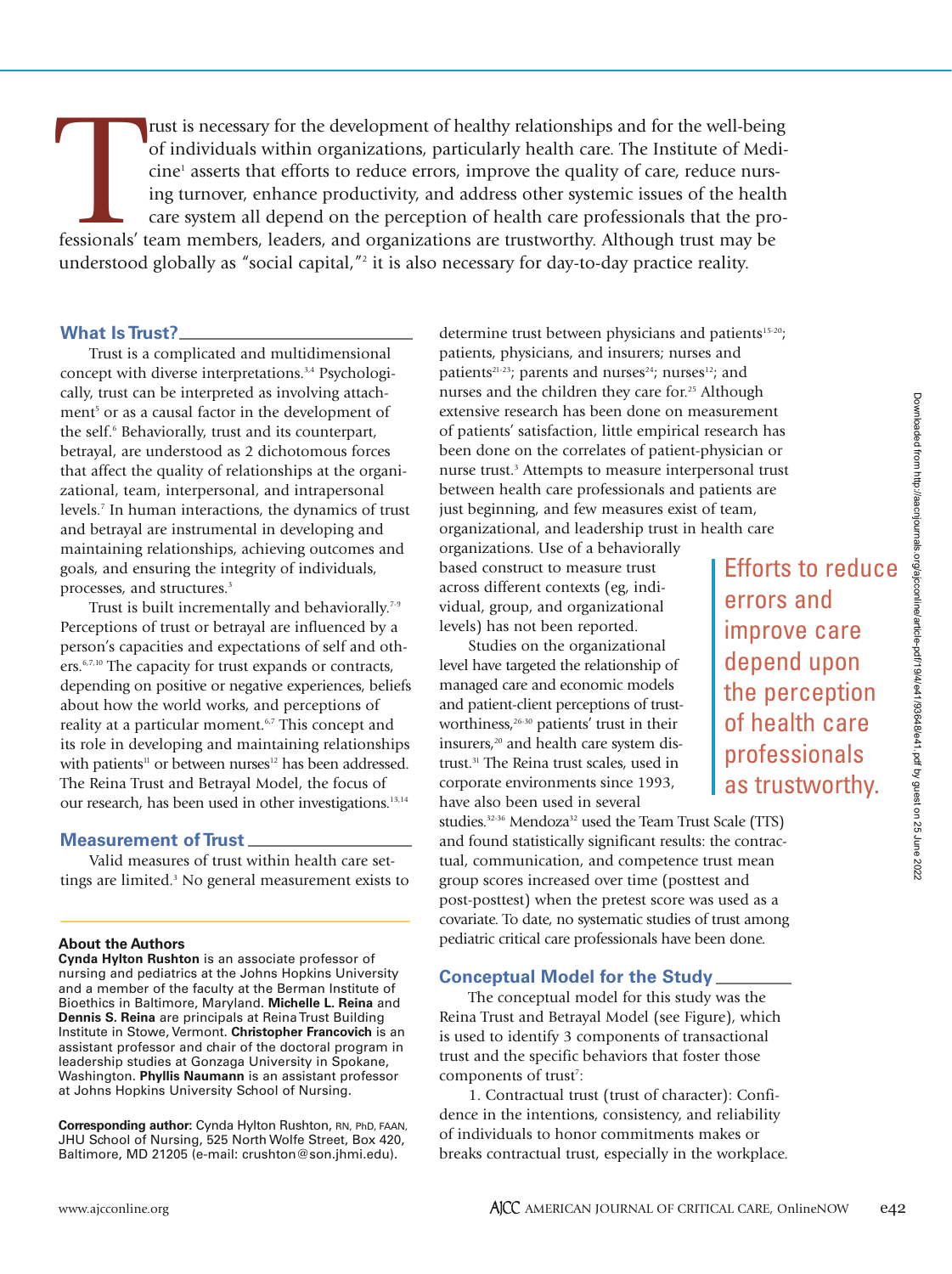

2. Communication trust (trust of disclosure): Communication trust contributes to the development of safe and productive work environments where a person's capacity to trust in self and others increases and the organization's capacity to perform expands.

3. Competence trust (trust of capability): Acknowledging and respecting a person's competence to do what is needed in a particular situation, whether the situation involves an interpersonal interaction, role, or specific skills, builds trust. A person's sense of competence is related to his or her sense of selfworth and job-related performance.

# **Objectives**

The purpose of this study was to determine the feasibility of measuring levels of trust between pediatric critical care nurses and physicians in relation to their organization and work group and levels of perceived trust in health care professionals by patients and patients' families. In addition, data were analyzed to identify themes about the behaviors that build or break trust in the pediatric critical care unit (PICU).

# **Methods**

The study was reviewed by the appropriate institutional review board. The investigation consisted of 2 phases. In phase 1, baseline quantitative data were collected on 3 dimensions of trust by using 3 Reina trust scales. In Phase 2, responses to 3 open-ended questions were analyzed qualitatively, coded, and compared with the results from phase 1.

# **Phase 1**

*Instruments.* The Reina trust scales consist of openended questions and a self-report 5-point Likert

scale used to measure behaviors that contribute to the 3 types of transactional trust. The Reina Organizational Trust Scale (OTS) consists of 54 items used to measure the level of trust between employees and management across the organization, department, or division. The Reina Team Trust Scale (TTS) consists of 48 items used to measure the level of trust within a team. The Reina Patient Trust Scale– Health Care Professional (PTS-HCP) consists of 46 items used to measure the level of trust health care professionals think patients and patients' families have for the health care team. Details on each of the 3 scales, with representative items in each category, are provided in Table 1.

*Psychometric Evaluation.* Before their formal administration, the Reina trust scales were subjected to rigorous development. This work included linking the theory of transactional trust<sup>7</sup> to the specific behaviors<sup>7</sup> (see Figure) within each trust dimension (type of trust) and establishing the face validity of these items through extensive research within organizations and consultation with organizational development professionals in academic and practice settings. During the initial development, internal consistency and reliability of the dimensions were assessed, and each item was examined for its integrity as a component of its respective scale. These analyses resulted in modifications in the wording of some items, which improved scale reliability on subsequent administrations. (For more details, see http://www. reinatrustbuilding.com/index.php?contentId=125.)

*Internal Consistency Reliability.* The internal consistency reliability of the OTS during the 3 most recent administrations was assessed by using Cronbach  $\alpha$  to overcome the limitations of other measures of reliability, such as split-half and test-retest.<sup>37,38</sup> The reliability coefficients for the OTS, TTS, and PTS-HCP are provided in Table 2. Additionally, results from 3 different organizations and 132 respondents yielded reliability coefficients for the OTS ranging from 0.90 to 0.93, values exceeding the  $α$  value of 0.80 or higher considered suitable for widely administered rating scales. The predictive validity of the OTS has yet to be assessed; its concurrent validity has been assessed by comparing the mean ratings within one's group, which in general are higher than those outside of one's group. The results of the TTS closely reflect those of the OTS (Table 2.)

A bidirectional measure of trust between workers and customers in business settings, the Customer Trust Scale, is undergoing beta testing. The PTS-HCP used in this study is an adaptation of the Customer Trust Scale in which the survey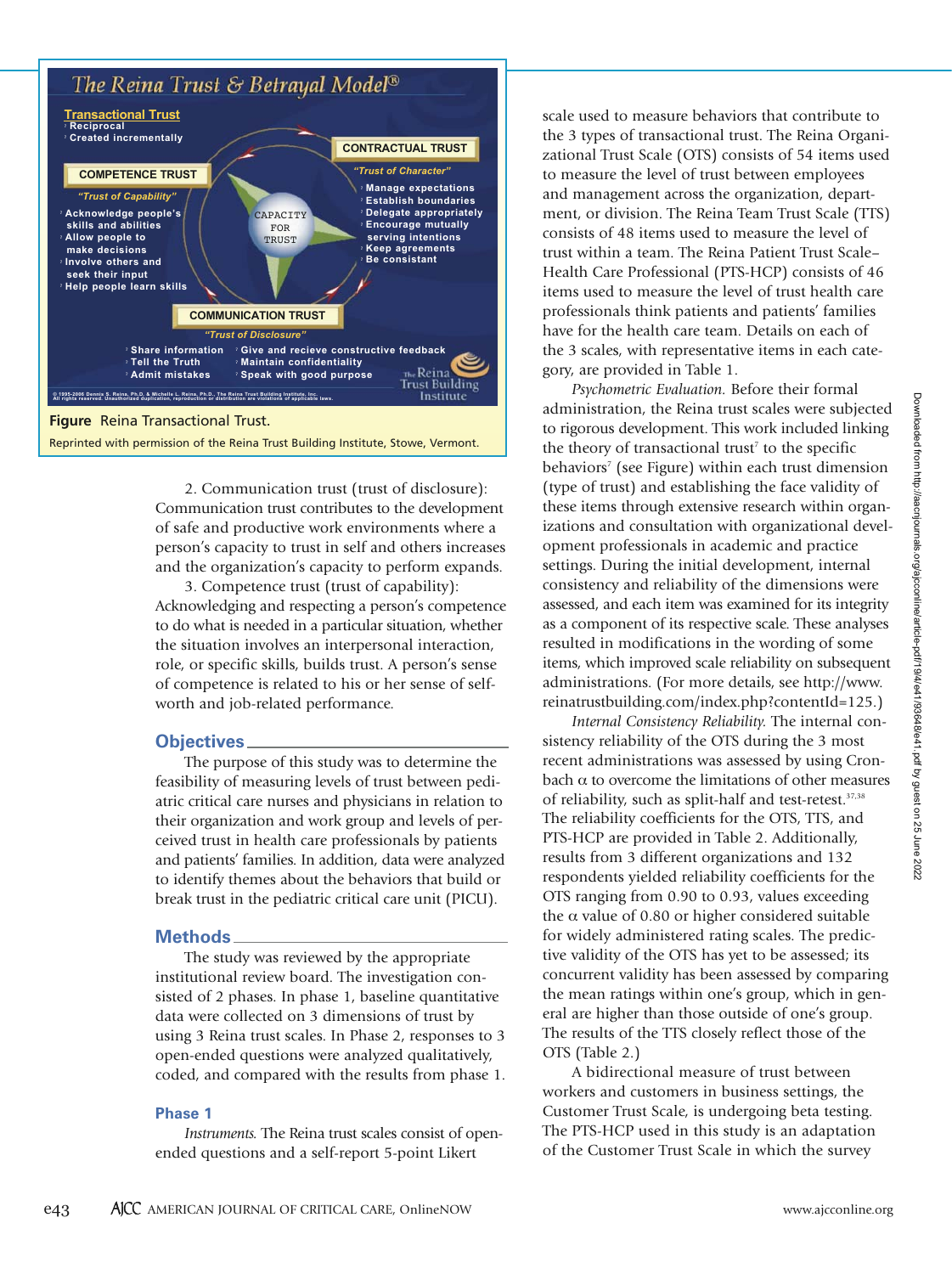#### **Table 1 Representative items from Reina Trust Scales**

| <b>Scale name and structure</b>                                                                                                                                                                                                                                                                                                                                                                                      | <b>Trust building</b><br><b>Trust breaking</b>                                                                                                                                                                                                                                                                                                                                                                               |                                                                                                                                                                                                                                                                                                                                          |
|----------------------------------------------------------------------------------------------------------------------------------------------------------------------------------------------------------------------------------------------------------------------------------------------------------------------------------------------------------------------------------------------------------------------|------------------------------------------------------------------------------------------------------------------------------------------------------------------------------------------------------------------------------------------------------------------------------------------------------------------------------------------------------------------------------------------------------------------------------|------------------------------------------------------------------------------------------------------------------------------------------------------------------------------------------------------------------------------------------------------------------------------------------------------------------------------------------|
| <b>Reina Organizational Trust Scale</b>                                                                                                                                                                                                                                                                                                                                                                              |                                                                                                                                                                                                                                                                                                                                                                                                                              |                                                                                                                                                                                                                                                                                                                                          |
| 33 items measuring trust between employees<br>• 11 on each of 3 dimensions (contractual,<br>communication, and competence trust)<br>• On each dimension, 3 items on behaviors<br>that break trust, 8 on behaviors that<br>build trust                                                                                                                                                                                | Contractual trust: Employees in this organi-<br>zation support one another and the com-<br>mon good of the organization.<br>Communication trust: Employees in this<br>organization actively strive to build sup-<br>portive and productive relationships.<br>Competence trust: Employees in this<br>organization are capable of performing<br>their job responsibilities.                                                    | Contractual trust: Employees in this organi-<br>zation accept credit for work they did<br>not perform.<br>Communication trust: Employees in this<br>organization speak negatively to each<br>other.<br>Competence trust: Employees in this<br>organization are unwilling to consider<br>new ideas or methods.                            |
| 21 items assessing trust in management<br>• 7 on each of 3 dimensions (contractual,<br>communication, and competence trust)<br>• On each dimension, 5 items on behaviors<br>that build trust, 2 on behaviors that<br>break trust                                                                                                                                                                                     | Contractual trust: Managers in the organi-<br>zation are clear and explicit in their<br>expectations of employees.<br><b>Communication trust: Managers willingly</b><br>share information that is pertinent to<br>employees' jobs.<br>Competence trust: Managers in this organ-<br>ization gather and weigh information<br>before making decision on important<br>matters.                                                   | <b>Contractual trust: Managers' expectations</b><br>of employees are unreasonable.<br>Communication trust: Managers conceal<br>and avoid responsibility for mistakes.<br>Competence trust: Managers in this organ-<br>ization fail to take action on important<br>matters.                                                               |
| <b>Reina Team Trust Scale</b>                                                                                                                                                                                                                                                                                                                                                                                        |                                                                                                                                                                                                                                                                                                                                                                                                                              |                                                                                                                                                                                                                                                                                                                                          |
| 48 items measuring the level of trust<br>within a team<br>• 16 items on each of 3 dimensions<br>(contractual, communication, and<br>competence trust)<br>• On each dimension, 12 items on behaviors<br>that build trust. 4 on behaviors that<br>break trust                                                                                                                                                          | Contractual trust: Members of this team<br>keep agreements or renegotiate if they<br>cannot.<br>Communication trust: Members of this<br>team communicate openly and honestly<br>with each other.<br>Competence trust: Members of this team<br>are given the training necessary to do<br>their jobs.                                                                                                                          | Contractual trust: Members of this team<br>send mixed messages by saying one thing<br>and doing another.<br><b>Communication trust: Members of this</b><br>team share confidential information<br>inappropriately.<br>Competence trust: Members of this team<br>avoid looking for ways to improve their<br>skills and work processes.    |
| <b>Reina Patient Trust Scale-Health Care</b><br><b>Professional</b>                                                                                                                                                                                                                                                                                                                                                  |                                                                                                                                                                                                                                                                                                                                                                                                                              |                                                                                                                                                                                                                                                                                                                                          |
| 43 items measuring the level of trust that<br>health care professionals perceive<br>patients and patients' families as having<br>for the health care team<br>• Contractual dimension: 16 items, 12 on<br>behaviors that build trust, 4 on behaviors<br>that break trust<br>• Communication: 13 items, 10 on building<br>trust, 3 on breaking trust<br>• Competence: 14 items, 10 on building,<br>4 on breaking trust | Contractual trust: This organization does<br>"whatever it takes" to deliver quality<br>care to patients and families.<br>Communication trust: This organization<br>advises patients and families appropri-<br>ately and recommends products that<br>serve their needs.<br>Competence trust: This organization keeps<br>current with latest information, skills,<br>and technologies needed to serve<br>patients or families. | Contractual trust: This organization oper-<br>ates with hidden agendas when interact-<br>ing with patients and families.<br>Communication trust: This organization<br>disregards ideas suggested by patients or<br>families.<br>Competence trust: This organization exer-<br>cises poor judgment with respect to the<br>patients' needs. |

was customized by using language specific to health care; therefore, the psychometric data on both instruments are not yet available.

*Sample.* The sample was drawn from registered nurses and physicians in a PICU in a mid-Atlantic medical center. Although the nurses were the primary focus, comparison of their responses with those of their physician colleagues helped in understanding the applicability of the scales and the narrative responses to the open-ended questions. Groups with small numbers of clinicians (eg, social work, child

life) were not included to avoid concerns about anonymity. A total of 85 pediatric critical care professionals (70 nurses, 15 physicians) were eligible to participate in the study. Results of similar studies<sup>39</sup> suggested that the response rate would be at least 50%. On the basis of incentives and interest in the topic, 65% participation was projected.

*Recruitment.* Participation was voluntary. All full-time and part-time PICU nurses, fellows, and attending physicians received an e-mail and a written invitation explaining the project; nonrespondents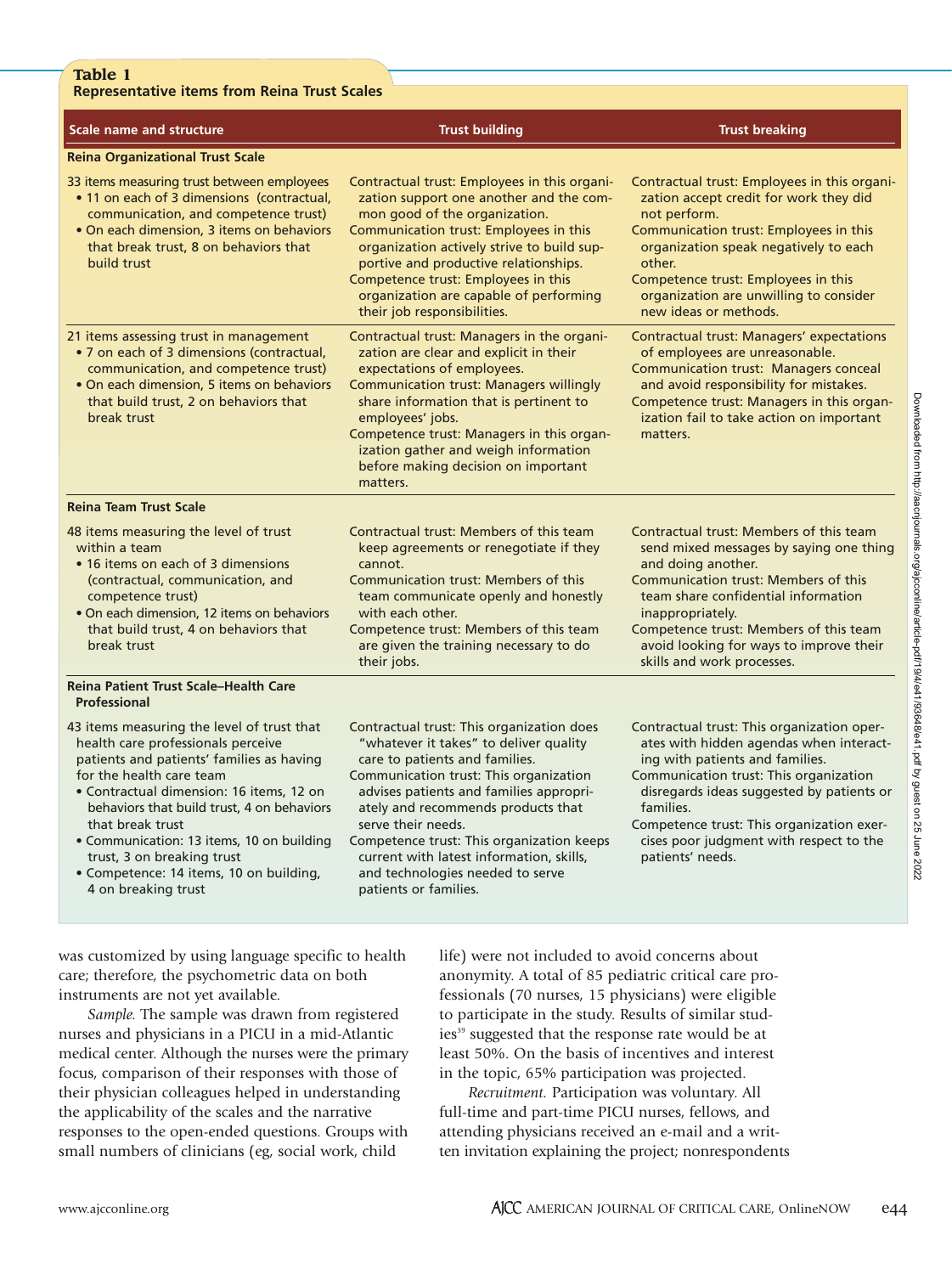# **Table 2 Reliability coefficients for the 3 Reina Trust Scales**

| <b>Scale</b>                                                        | No. in current<br>sample | <b>Reliability coefficient</b><br>(Cronbach α)                                                                                                                                                    |
|---------------------------------------------------------------------|--------------------------|---------------------------------------------------------------------------------------------------------------------------------------------------------------------------------------------------|
| Reina<br>Organizational<br><b>Trust Scale</b>                       | 56                       | Evaluation of trust between employees<br>0.82 Contractual<br>0.76 Communication<br>0.79 Competence<br>Evaluation of management trust<br>0.42 Contractual<br>0.79 Communication<br>0.72 Competence |
| Reina Team<br><b>Trust Scale</b>                                    | 39                       | 0.92 Contractual trust<br>0.92 Communication trust<br>0.86 Competence trust                                                                                                                       |
| <b>Reina Patient</b><br>Trust Scale-<br>Health Care<br>Professional | 28                       | 0.93 Contractual trust<br>0.91 Communication trust<br>0.70 Competence trust                                                                                                                       |

were sent a second invitation 2 weeks after the initial mailing. Presentations at regularly scheduled staff meetings provided an outline of the project and an overview of the Reina Trust and Betrayal Model. Volunteers completed the informed consent process. A gift certificate for the unit was offered as an incentive.

*Data Collection.* Instructions for supplying baseline demographic data and completing the Reina trust scales were provided online and on paper. All participants used the secure online method for data collection. Each instrument required 15 to 20 minutes of a respondent's time; each instrument was

# Overall scores indicated moderate to high levels of trust among team members.

completed within 14 days, with a 4-week interval between each subsequent instrument. All participants gave their consent to participate in the study.

# **Phase 2**

*Sample.* Data from participants who completed the online survey and

provided narrative responses to the 3 open-ended questions that accompanied each instrument, asking what builds, breaks, and rebuilds trust, were analyzed.

*Data Analysis.* The qualitative responses to the open-ended questions were analyzed by using a standard iterative process of open coding of the transcribed responses.<sup>40-44</sup> The data consisted of 26 pages of narrative responses coded to 1 or more of the 16 behaviors identified in the model as contributing to building or breaking trust<sup>7</sup> (see Figure). Results of the qualitative analysis were compared with a summary of means from the 3 Reina trust scales. The key objectives were to identify, describe, and compare themes in the data.<sup>42</sup> The raw narratives were imported into NVivo 8 (computer program,

QRS International, Cambridge, Massachusetts) and sorted by instrument and by question. Codes reflecting the 16 behaviors were used to organize the data into categories that could be retrieved and linked to each other.<sup>42</sup> The behaviors were grouped under contractual trust (6), communication trust (6), or competence trust (4). Each statement was coded to 1 or more behaviors; frequency counts were made of the coded data. Second-level pattern coding was used to organize the data into relationships among emerging themes.43 Results were compared with a summary of means from the Reina trust scales. Interrater reliability was 0.60 to 0.85 on sample narratives; as a further reliability check, a structured feedback session with PICU clinicians was used to validate findings and themes.

# **Results**

# **Phase 1**

Participants completed 3 online surveys to measure levels of trust between team members  $(TTS; n = 39)$ , in relation to their organization (OTS; n = 56), and, from the staff's perspective, with patients and patients' families (PTS-HCP; n = 28). A total of 47 nurses (67% of PICU nurses) and 9 physicians (60% of the PICU physicians) completed the OTS. Participants were categorized by experience level of less than 3 years (13 participants), 3 to 5 years (9 participants), and more than 5 years (34 participants). Among the nurses, 2 had diplomas, 2 had an associate degree, 41 had a bachelor's degree, and 2 had a master's degree. Among the physicians, 4 were fellows and 5 were attending physicians. Of the 56 participants who completed the OTS, 28 (50%) completed the PTS-HCP, and 40 (71%) completed the TTS.

Congruence among the results of all 3 instruments was significant (Table 3). Overall scores on all 3 indicated moderate to high levels of trust among team members, with management, and (from the clinicians' perspective) with patients and patients' families. Higher scores in the competence and contractual trust areas indicated that respondents generally respected each other's capabilities, acted with mutually serving intentions, and strove to keep their agreements with one another and with their patients and the patients' families. Lower scores in the communication area (although still a generally healthy level) suggested a tendency of health care providers to participate in gossip or unfair criticism.

Scores on the TTS indicated agreement on behaviors that build trust. Respondents rated pointing out risky situations or areas of caution to each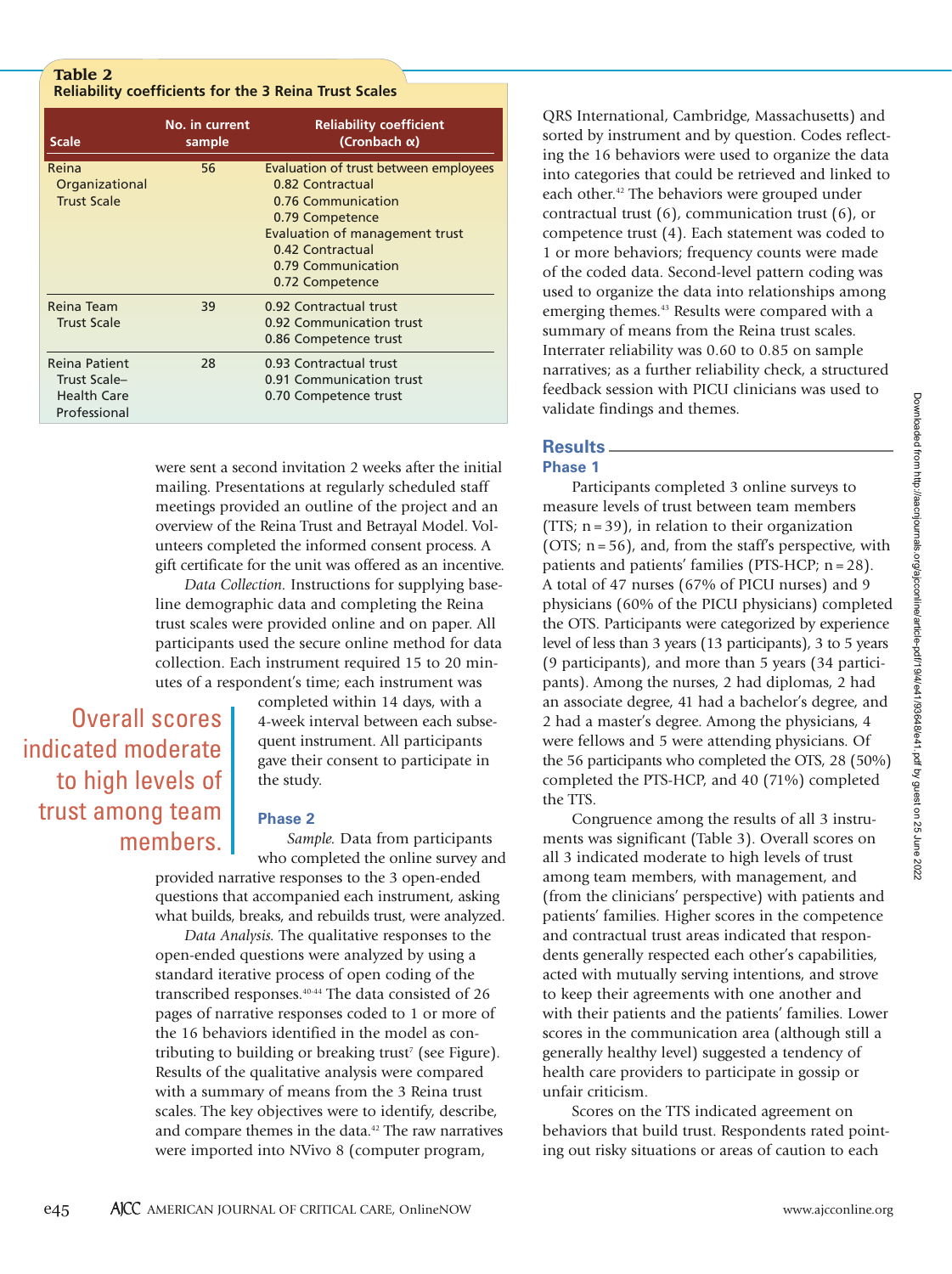# **Table 3**

**Mean transactional trust scoresa: building and breaking behaviors**

|                                                           |      |                  | <b>Organizational Trust Scale (n = 56)</b> | <b>Patient Trust</b>                                  |             |
|-----------------------------------------------------------|------|------------------|--------------------------------------------|-------------------------------------------------------|-------------|
| <b>Team Trust</b><br><b>Measure</b><br>Scale ( $n = 39$ ) |      | <b>Employees</b> | <b>Management</b>                          | <b>Scale-Health Care</b><br>Professional ( $n = 28$ ) | Pooled mean |
| Contractual                                               |      |                  |                                            |                                                       |             |
| <b>Building behaviors</b>                                 | 4.23 | 4.39             | 4.42                                       | 4.32                                                  | 4.34        |
| <b>Breaking behaviors</b>                                 |      |                  |                                            |                                                       |             |
| (lower scores more desirable)                             | 1.43 | 1.58             | 1.77                                       | 1.70                                                  | 1.62        |
| Communication                                             |      |                  |                                            |                                                       |             |
| <b>Building behaviors</b>                                 | 3.77 | 4.22             | 4.25                                       | 4.15                                                  | 4.10        |
| <b>Breaking behaviors</b>                                 |      |                  |                                            |                                                       |             |
| (lower scores more desirable)                             | 2.10 | 1.79             | 1.78                                       | 1.58                                                  | 1.81        |
| Competence                                                |      |                  |                                            |                                                       |             |
| <b>Building behaviors</b>                                 | 4.19 | 3.95             | 4.50                                       | 4.38                                                  | 4.26        |
| <b>Breaking behaviors</b>                                 |      |                  |                                            |                                                       |             |
| (lower scores more desirable)                             | 1.82 | 2.23             | 1.79                                       | 1.31                                                  | 1.79        |
|                                                           |      |                  |                                            |                                                       |             |

<sup>a</sup> Scoring system:1 = almost never,  $2 =$  occasionally,  $3 =$  some of the time,  $4 =$  frequently,  $5 =$  almost always.

other and receiving constructive feedback without getting defensive as frequently occurring behaviors. They also rated actively striving to build supportive and productive relationships, being truthful with each other, and being able to speak their mind even when others disagree as occurring frequently within the team.

Communication trust scores on the TTS provided rates for behaviors that contribute to breaking trust. The items that scored the highest as breaking trust were gossip or participating in unfair criticism about other people (mean = 2.74) and shooting the messenger who brings bad news (mean = 2.18).

On the OTS also, gossip was the gravest threat to communication trust, particularly in the 2 groups with more years of experience in critical care (Table 4). On the positive side, those with more years of experience thought that professionals with more experience took on more responsibility, making the "management" of errors and mistakes more predictable.

Across all 3 instruments, ratings of communication trust had a pattern of disaffection that was evident through all demographic groups and converged on a few specific behaviors. Analysis revealed that the in the OTS and PTS-HCP scales, years of experience accounted for the greatest variation in the communication trust scores overall.

## **Phase 2**

In phase 2, responses to the open-ended questions were coded to the 16 behaviors identified in the Reina Trust Model (Table 5). Analysis focused on patterns across the 3 survey instruments (Table 6). The 16 behaviors identified are expressed in their positive sense (eg, speaking with good purpose is described as speaking constructively and affirmatively), but each behavior also has a shadow side. Responses to question 2 (see following) were typically coded in this negative sense. The shadow side of speaking with good purpose, for example, is

**Table 4** 

**Relationship between mean scores<sup>a</sup> on Organizational Trust Scale communication trust-breaking behaviors and years in professional role**

|                                                              | Years in professional role |         |      |
|--------------------------------------------------------------|----------------------------|---------|------|
| Trust-breaking behavior                                      | $\leq$ 3                   | $3 - 5$ | >5   |
| Share confidential information inappropriately               | 2.05                       | 2.36    | 2.40 |
| Gossip or participate in unfair criticism about other people | 2.80                       | 3.27    | 3.08 |
| Employees speak negatively to each other                     | 2.10                       | 2.27    | 2.36 |
| "Shoot the messenger" who brings bad news                    | 1.25                       | 1.27    | 1.46 |
| Conceal and avoid responsibility for mistakes                | 1.21                       | 1.09    | 1.08 |

a Scoring system: 1 = almost never, 2 = occasionally, 3 = some of the time, 4 = frequently, 5 = almost always. Values shown are mean scores.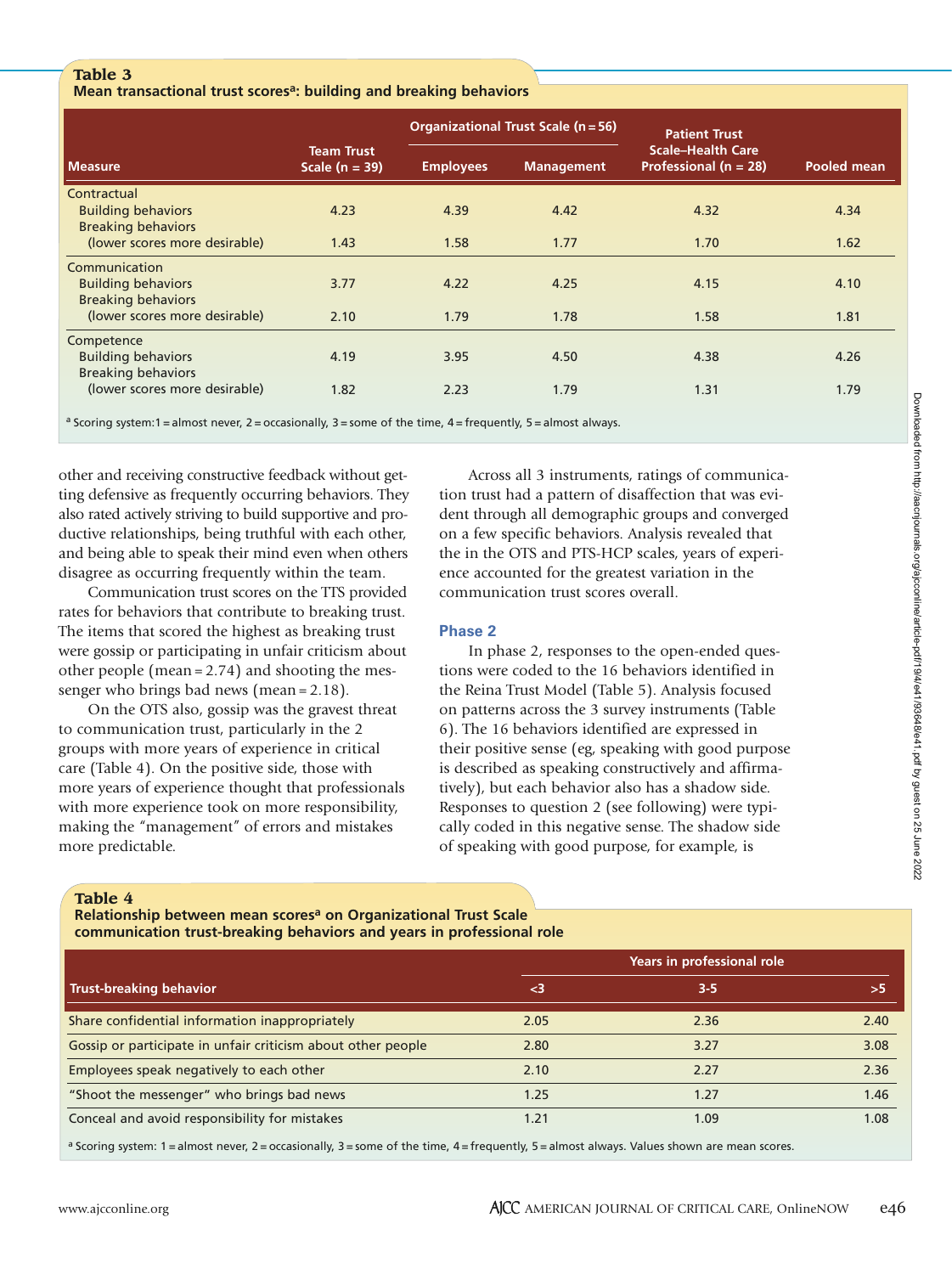#### **Table 5 Behaviors for coding qualitative statements**

| <b>Contractual trust behaviors</b>    |
|---------------------------------------|
| <b>Manage expectations</b>            |
| <b>Establish boundaries</b>           |
| Delegate appropriately                |
| Encourage mutually serving intentions |
| Keep agreements                       |
| Be consistent in behavior             |

Communication trust behaviors Share information Tell the truth Admit mistakes Give and receive constructive feedback Maintain confidentiality Speak with good purpose

Competence trust behaviors Acknowledge people's skills and abilities Allow people to make decisions Involve others/seek their input Help people learn skills

> roughly understood as gossip or speech that is in some way harmful or corrosive to trust. Gossip may play a much larger role in certain communities and may not necessarily reflect trust-breaking speech.

*Question 1: What Builds Trust?* The strongest contractual trust factor was a sense of "we" and a shared mission; mutually serving intentions was stressed on all 3 surveys. Managing expectations was highlighted on the PTS-HCP. The strongest factor in communication trust across all 3 surveys was information sharing, to which telling the truth and giving and receiving constructive feedback were added on

Behaviors occurring frequently included "receiving constructive feedback without getting defensive."

the TTS. The strongest factor in competence trust involved acknowledging people's skills and abilities. The standout in terms of building competence trust was involving others and seeking their input; analysis of the PTS-HCP indicated that this response was prominent in the answers to all 3 questions.

*Question 2: What Breaks Trust?* The most prominent breaches of

contractual trust involved lack of team work, boundaries, and managing expectations. Numerous comments, collected under the code of speaking with good purpose, addressed gossip as defensive or negative communication spoken with negative intent. Communication issues were related to sharing information and perceived openness of communication. In competence trust, a significant number of responses focused on how staff and patients were consulted and involved in decision making. The next most prevalent class of comments was criticizing people's skills and abilities.

*Question 3: What Rebuilds Trust?* Responses indicated that giving feedback, greater accountability for attitudes and behaviors of all levels of staff and management, improved communication, and addressing gossip were important in rebuilding trust. Other categories mentioned included managing expectations as a strategy to strengthen contractual trust. For communication trust, speaking with good purpose was mentioned as an antidote to gossip and negative language. For competence trust, a blend of sharing information and involving others was perceived as offering opportunities for improvement.

*Across All 3 Questions.* Overall, the quantitative and qualitative data suggested that the climate of trust in this PICU was relatively high. However, the findings on communication trust, particularly in the more experienced cohort, suggest opportunities may exist to intervene to rebuild trust with this group. Also, the "work" relationship between patients' families and the health care team was an area needing attention. In competence trust, the most problematic behaviors involved acknowledging people's skills and abilities (TTS, OTS) and involving others and seeking their input (PTS-HCP).

# **Discussion**

Participants responded with ease to the online survey and did not appear to be deterred by the time required. The decrease in the number of participants during the study period may be due in part to patient acuity and staffing issues and the implementation of system-wide changes. Anecdotal reports that some participants found some "redundancy" in the scales may reflect the use of the Transactional Trust model and similar questions throughout, done purposely to ensure consistent and systematic measurement.

The area at greatest risk for breaking trust within this PICU was communication trust and its 6 behaviors: share information, tell the truth, admit mistakes, maintain confidentiality, give and receive constructive feedback, and speak with good purpose.<sup>7</sup> The most pervasive behaviors identified as breaking trust included gossip (not speaking with good purpose), breaking confidentiality, and not giving constructive feedback.

Speaking with good purpose refers to going directly to an individual with an issue or concern pertaining to him or her. This behavior reflects integrity, trust in self, a sense of compassion toward others, and an individual's intent to work through issues in a respectful and responsible manner. When people speak with good purpose, they speak to what happened constructively and affirmatively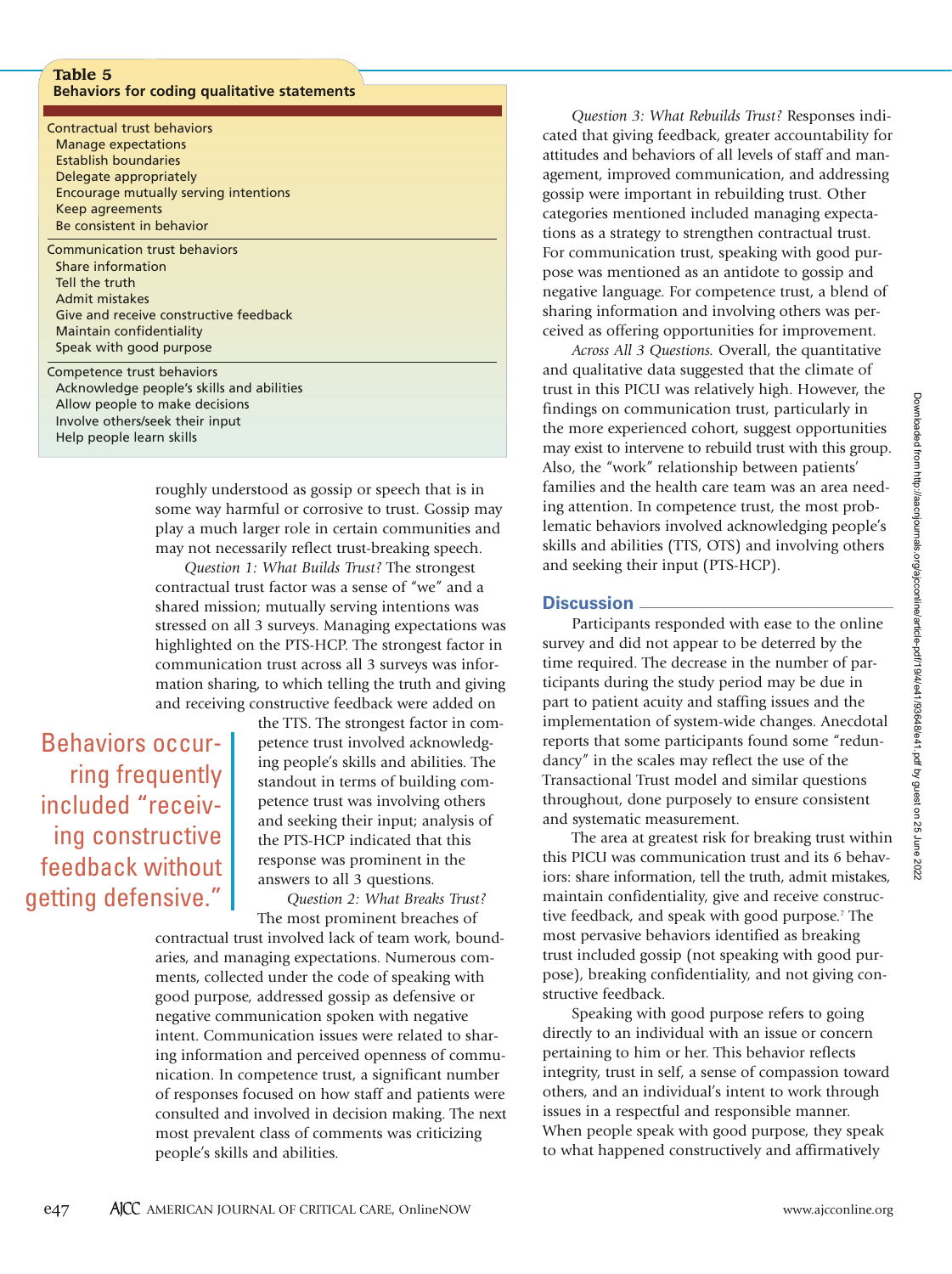#### **Selected qualitative responses to 3 open-ended questions**

#### **Question 1: What builds trust?**

- We have a strong respectful team within the unit that respects one another. When one team member is drowning, everyone else will pitch in to help out. At the end of the day, everyone knows that they contributed.
- There is excellent communication within the PICU, particularly at the nursing–nursing manager level. Issues are handled promptly and in an up-front, nonjudgmental way.
- Individuals are very capable, skilled and support team members. All members of the team, MDs and RNs alike, pitch in together when a situation calls for it.
- They (patient/families) believe that the HCT will do whatever it takes to help their child.
- HCT is willing to listen to families and incorporate their suggestions into plans.
- People are willing to listen. When you have a really bad day (which happens frequently), there is always someone willing to sit and let you talk things out. This is extremely important in dealing with arrests and deaths of patients.
- The HCT encourages family to make suggestions to improve the patient's condition and values families' opinions regarding the patient's health status.

#### **Question 2: What breaks trust?**

- Criticism: this is a big factor in breaking trust, when other nurses criticize your skills or lack of knowledge, instead of teaching you the right way to do things. Judgmental employees: many nurses and RTs judge people by their mistakes or differences instead of their strong points and point out their weak points in front of others. This does not promote a strong work environment.
- In general, people may take any constructive criticism as something that hurts, alienates, and builds distrust, but this is much more severe when criticism is not kind, polite, or direct (eg, behind the back).
- Not sharing thought processes: If a physician or nurse explains their thought process on why they think something or want something done, then everyone is on the same page, if not, and especially if the therapy, (for example) is new or unique or unconventional, the rest of the team won't trust the person as much as they would if it was explained to them.

#### **Question 3: What rebuilds trust?**

- Reduce the amount of chatter about others in the unit. This makes me feel uncomfortable, because you never know what someone is saying about you behind your back. More supportive environment—need more nurturing senior nurses, many new employees have felt threatened and hurt by their comments.
- On complicated cases, it is important to plan multidisciplinary meetings with [patient's family] so that the family can gather info from all services involved at one time.

Abbreviations: HCT, health care team; MD, physician; PICU, pediatric intensive care unit; RN, nurse; RT, respiratory therapist.

and stand up for each other. Conversely, when people gossip, criticize, and shun others, trust between individuals, teams, and throughout an organization is undermined.<sup>45,46</sup> Although accurately discerning the intentions of people who gossip is difficult, the items reported here reflect the perceived impact or damage that communication such as negative gossip causes others.

In general, the longer clinicians work in this environment, the greater tendency they have to speak negatively to each other, shoot the messenger, and share information inappropriately. These tendencies indicate a strain on the interpersonal or human side of relationships and may be a result of years of unresolved issues. People who lack the capacity to trust themselves and others tend to project negative feelings outward and into negative behaviors. Clearly, the respondents with more experience were more pessimistic about communication in the unit, perhaps

reflecting a tendency among them to use gossip as a coping mechanism. The term gossip is used in organizational development to describe rumor spreading, backbiting, and hearsay.<sup>7</sup> From a broader perspective, gossip is a much more complex phenomenon.47,48 Some think that gossip plays a key role in how nurses carry out the emotional labor associated with the nurses' work,<sup>49</sup> whereas others consider it a kind of "glue" that holds communities together.<sup>50</sup> Gossip as speech about others is often compared with nit-picking among primates as a foundationally binding social behavior and evidence of interpersonal engagement. In this sense, speaking with good purpose could be interpreted as positive gossip and not speaking with good purpose as negative gossip.

Negative gossip tends to break trust. Typically, people gossip when they feel they have no place to air their concerns constructively and appropriately.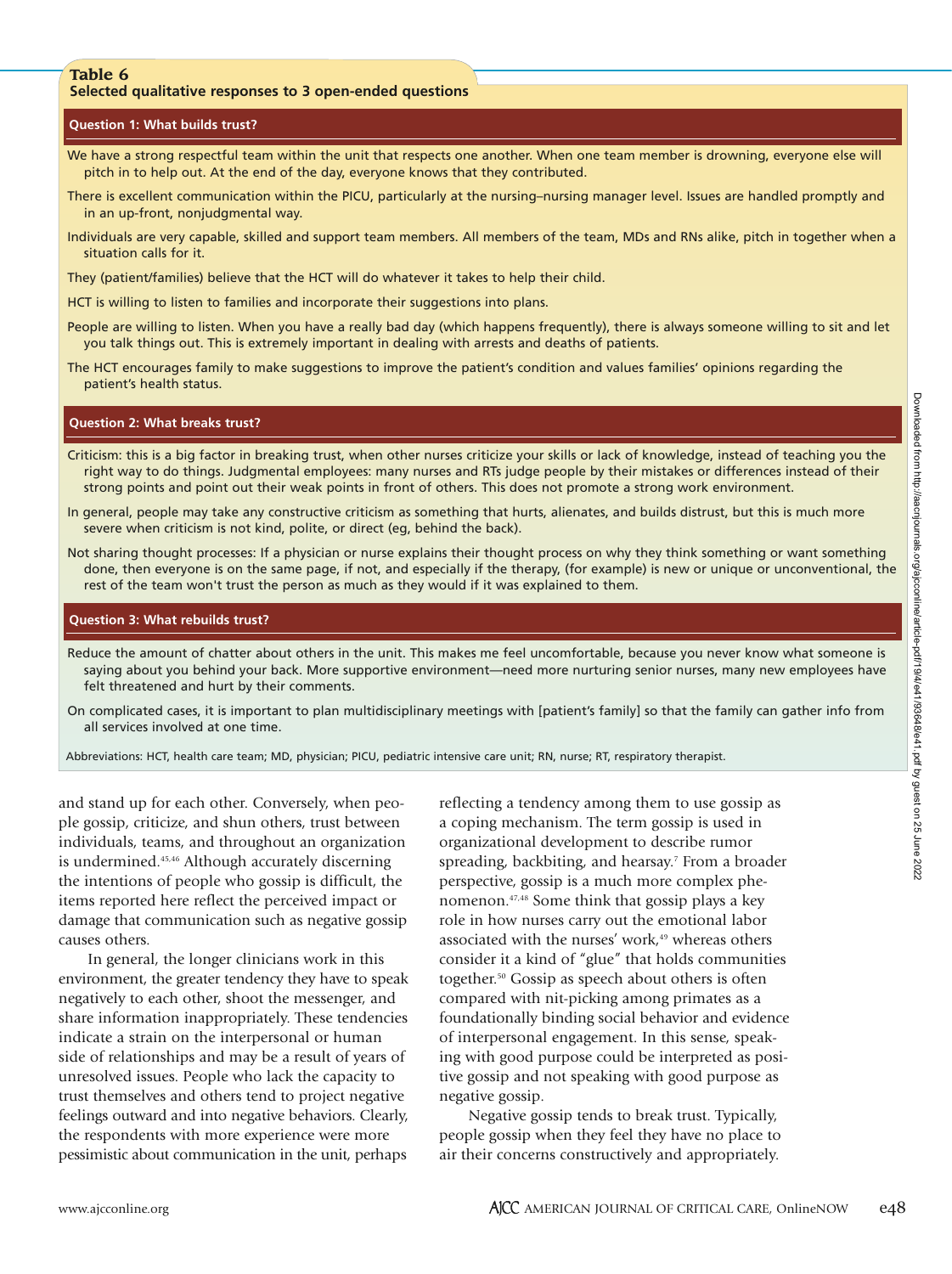Often people have a need be listened to and heard. As outgrowths of accumulated frustration and pent-up feelings, these gossiping behaviors reflect the tendency to project blame and resort to finger-pointing rather than collaborate and extend generosity. Negative gossip can be an indication of systemic organizational issues and can be a problem if unaddressed.

# Gossip surfaced as the gravest threat to communication trust.

Gossip, both positive and negative, can also be a vehicle for letting leaders know issues exist that need to be dealt with in appropriate, constructive ways.

The cost of broken trust $46,51$  is high in critical care. When nurses experience betrayal of this type, their

integrity may be threatened, or their work rendered meaningless, and they may disconnect from the essence of whom they believe they really are. This type of corrosive gossip in the workplace is clearly a topic for exploration or interventions in the work setting, and an urgent need exists to create workplaces that are trustworthy and healthy and support the integrity of health care professionals.<sup>52</sup>

Speaking with good purpose is closely related to maintaining confidentiality. Confidentiality is the behavioral demonstration of respect for a person's right to control what information is disclosed to others. Confidentiality involves keeping promises made to honor a person's request that certain information not be disclosed to others and having others honor the person's choices. Sharing private information without permission breaks trust and can have devastating consequences for individuals, teams, and organizations.

Responses from our participants also indicated that the manner in which feedback is given can

Since health care errors are attributed to communication failures, building communication trust is a non-negotiable imperative.

either build or break trust. When feedback is given and received in the spirit of supporting the relationship, both parties grow and develop. This situation requires an expanded capacity for trust on the part of both the one giving and the one receiving. The ability to share information and feelings about one's own or another's behavior and performance is critical to maintaining effective working relationships and central to expanding a capacity for trust. Our results indicate that confusion about distinctions between (1) information that

is shared among unit leaders, preceptors, and mentors and (2) gossip was a potential area for broken trust. Newer nurses who overheard conversations

about their own or others' clinical competence in relationship to making patient assignments, for example, were likely to misconstrue the comments as criticism or negative gossip rather than as intentions to match patients' needs with nurses' capacities. Awareness about the potential for broken trust in these contexts offers beneficial opportunities to reduce the incidence and negative impact of such events.

By underscoring the importance of trust as a measure of team and organizational health, our findings honor the core purpose and spirit of why people work in health care. All aspects of the transactional trust model are related to key precepts set forth for the nursing profession, $53$  professional standards for a healthy work environment,<sup>52,54</sup> and regulatory<sup>55</sup> and policy<sup>56</sup> statements. By contributing to work environments where a person's capacity to trust in self and others increases and the organization's capacity to perform expands, trust is essential to developing and sustaining relationships; team cohesion and productivity; patient safety; and individual, team, and organizational integrity.<sup>52,56</sup> Because 60% of errors in health care can be attributed to communication failures,<sup>56</sup> building communication trust is a nonnegotiable imperative. Our findings suggest that new models for developing skills in communication among interdisciplinary teams and with patients and patients' families are needed. Innovative models of learning based on the transactional trust framework offer promising opportunities to develop more than techniques by addressing the underlying issues that affect the quality of communication, collaboration, and honoring of individuals' personal capacities. Building sustainable trust through education, systems, and leadership fosters effective relationships, promotes workplace environments that are adaptive and energized, and supports efforts to transform the work environment from one of negativity and competition to one of optimism, healing, and renewal.

# **Limitations**

This pilot study had limitations. Because we studied a single PICU, the results may not be generalizable to other PICUs or health care settings. A variety of instruments based on the Reina Model were used to measure different levels of transactional trust. Although the instruments have been reliable in business settings, further psychometric evaluation is needed. This study was the first application of the PTS-HCP. Our results indicate the feasibility and relevance of this scale to PICU clinicians, but the scale needs further psychometric refinement, particularly the dimension of contractual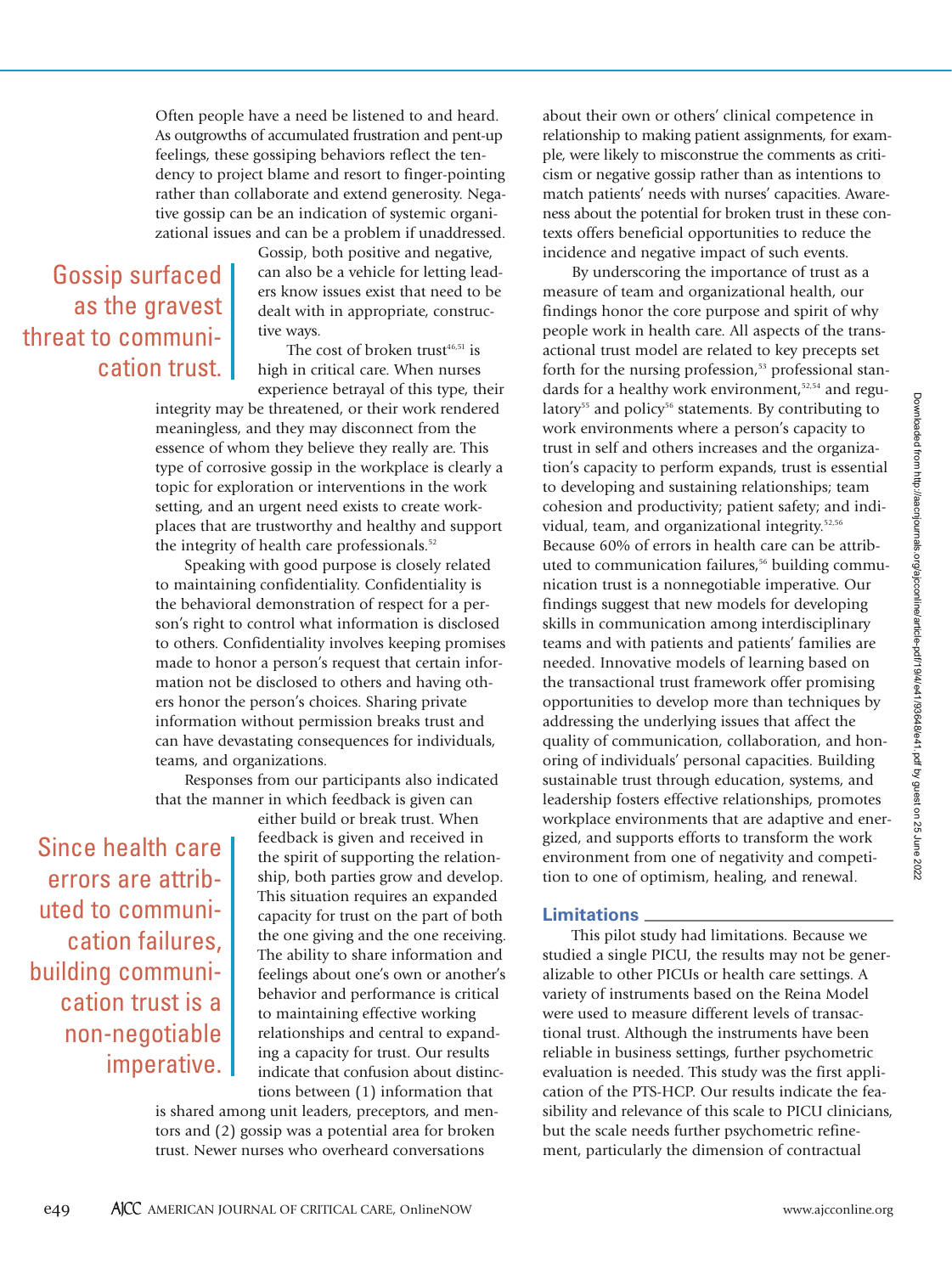trust. In addition, the development of a companion scale to measure the perceptions of patients and their families of the trustworthiness of clinicians, health care teams. and health care organizations is needed. This study is a first step toward the development of such a scale.

We have also introduced a trust construct that is complex and predicated on several deeper constructs that involve the origins of trusting behavior<sup>6</sup> as well as on the creation of both relationships<sup>57,58</sup> and social structures.<sup>59</sup> This construct certainly deserves more focused attention and will become increasingly valid with larger and more controlled studies. We also used a hybrid approach, with both surveys and analysis of open-ended narratives. The narratives are unique to the individuals that wrote them and reflect specific experiences and not the general experience of any class of health care practitioners.

#### **Conclusions**

The Reina Trust instruments are applicable to PICUs and are useful in measuring trust in that environment. Heretofore, we have lacked theoretically grounded instruments to help clinicians and administrators understand the impact of their behaviors on others' perceptions of trustworthiness. The data collected with the Reina scales is useful in determining what behaviors build, break, and rebuild trust among PICU clinicians. On the basis of our findings, interventions to build communication trust, particularly to reduce corrosive gossip and judgmental interactions, appear to be a fruitful area of investigation.

#### ACKNOWLEDGMENTS

We acknowledge the support of Elizabeth Zawarea, Kelly Wilson-Fowler, and Judith Douglas in the overall study administration and manuscript preparation. Participation of the staff and leaders of the PICU, Johns Hopkins Children's Center, was valuable in the conduct of the study.

#### FINANCIAL DISCLOSURES

This study was funded by the Dorothy Evans Lyne research grant, Johns Hopkins University School of Nursing.The Reina Trust and Betrayal Model and the Reina trust scales are trademarked and copyrighted to the Reina Trust Building Institute in Stowe, Vermont. Coauthors Michelle L. Reina and Dennis S. Reina are principals at the Reina Trust Building Institute.

#### **eLetters**

Now that you've read the article, create or contribute to an online discussion on this topic. Visit **www.ajcconline.org** and click "Respond to This Article" in either the full-text or PDF view of the article.

#### REFERENCES

- 1. Institute of Medicine, Committee on Quality of Health Care in America. *Crossing the Quality Chasm: A New Health System for the 21st Century.* Washington, DC: National Academy Press; 2001.
- 2. Putnam R. *Bowling Alone: The Collapse and Revival of American Community.* New York, NY: Simon & Schuster; 2000.
- 3. Pearson SD, Raeke LH. Patients' trust in physicians: many theories, few measures, and little data. *J Gen Intern Med.* 2000;15(7):509-513.
- 4. Pellegrino ED, Veatch RM, Langan JP. *Ethics, Trust, and the Professions: Philosophical and Cultural Aspects.* Washington, DC: Georgetown University Press; 1991.
- 5. Siegel DJ. *The Developing Mind: How Relationships and the Brain Interact to Shape Who We Are.* New York, NY: Guilford Press; 1999.
- 6. Brothers D. *Falling Backwards: An Exploration of Trust and Self-Experience.* New York, NY: WW Norton; 1995.
- 7. Reina D, Reina M. *Trust and Betrayal in the Workplace: Building Effective Relationships in Your Organization.* 2nd ed. San Francisco, CA: Berrett-Koehler; 2006.
- 8. Thorne SE, Robinson CA. Reciprocal trust in health care relationships. *J Adv Nurs.* 1988;13(6):782-789.
- 9. Thorne SE, Robinson CA. Guarded alliance: health care relationships in chronic illness. *Image J Nurs Sch.* 1989; 21(3):153-157.
- 10. Butler JK Jr. Toward understanding and measuring conditions of trust: evolution of a conditions of trust inventory. *J Manage.* 1991;17(3):643-663.
- 11. Ruditis SE. Developing trust in nursing interpersonal relationships. *J Psychiatr Nurs Ment Health Serv.* 1979;17(4):20-23.
- 12. Northouse PG. Interpersonal trust and empathy in nurse-nurse relationships. *Nurs Res.* 1979;28(6):365-368.
- 13. Reina ML, Reina DS, Rushton CH. Trust: the foundation for team collaboration and healthy work environments. *AACN Adv Crit Care.* 2007;18(2):103-108.
- 14. Rushton CH, Reina ML, Reina DS. Building trustworthy relationships with critically ill patients and families. *AACN Adv Crit Care.* 2007;18(1):19-30.
- 15. Anderson LA, Dedrick RF. Development of the Trust in Physician Scale: a measure to assess interpersonal trust in patient-physician relationships. *Psychol Rep.* 1990;67(3 pt 2): 1091-1100.
- 16. Hall MA, Camacho F, Dugan E, Balkrishnan R. Trust in the medical profession: conceptual and measurement issues. *Health Serv Res.* 2002;37(5):1419-1439.
- 17. Thom DH, Campbell B. Patient-physician trust: an exploratory study. *J Fam Pract.* 1997;44(2):169-176.
- 18. Thom DH, Ribisl KM, Stewart AL, Luke DA. Further validation and reliability testing of the Trust in Physician Scale. The Stanford Trust Study Physicians. *Med Care.* 1999;37(5): 510-517.
- 19. Kao AC, Green DC, Zaslavsky AM, Koplan JP, Cleary PD. The relationship between method of physician payment and patient trust. *JAMA.* 1998;280(19):1708-1714.
- 20. Zheng B, Hall MA, Dugan E, Kidd KE, Levine D. Development of a scale to measure patients' trust in health insurers. *Health Serv Res.* 2002;37(1):187-202.
- 21. Gibson D. What makes clients trust nurses? *SCI Nurs.* 1990; 7:81-85.
- 22. Lynn-McHale DJ, Deatrick JA. Trust between family and health care provider. *J Fam Nurs.* 2000;6(3):210-230.
- 23. Wallston KA, Wallston BS, Gore S. Development of a scale to measure nurses' trust of patients: a preliminary report. *Nurs Res.* 1973;22(3):232-235.
- 24. Thompson VL, Hupcey JE, Clark MB. The development of trust in parents of hospitalized children. *J Spec Pediatr Nurs.* 2003;8(4):137-147.
- 25. Bricher G. Paediatric nurses, children and the development of trust. *J Clin Nurs.* 1999;8(4):451-458.
- 26. McCarthy DB, Finch MD, Cleary PD, et al. Method of physician payment and patient trust. *JAMA.* 1999;281(13):1173.
- 27. Goold SD. Money and trust: relationships between patients, physicians, and health plans. *J Health Polit Policy Law.* 1998;23(4):687-695.
- 28. Gray BH. Trust and trustworthy care in the managed care era. *Health Aff (Millwood).* 1997;16(1):34-49.
- 29. Mechanic D, Schlesinger M. The impact of managed care on patients' trust in medical care and their physicians. *JAMA.* 1996;275(21):1693-1697.